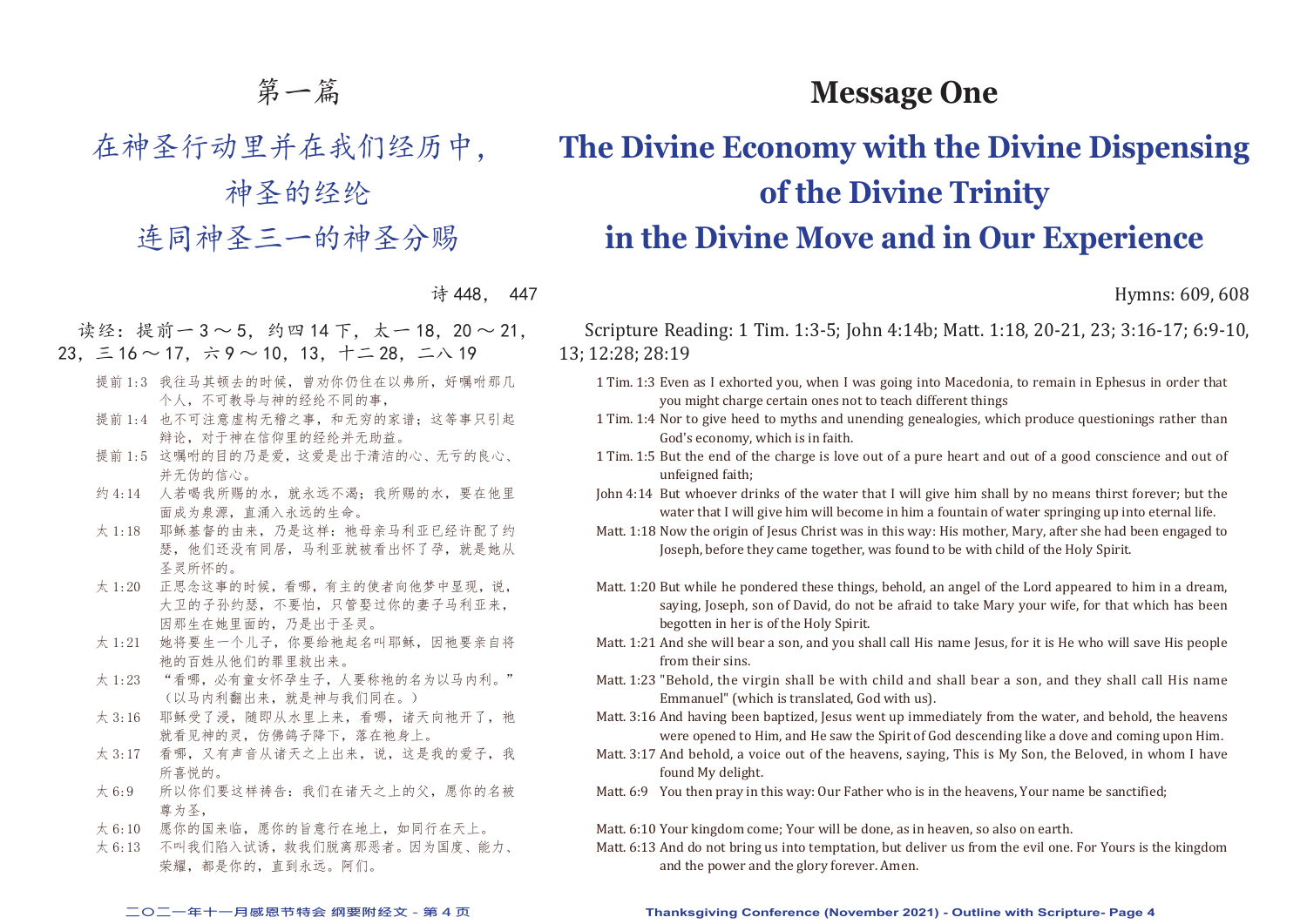太 12:28 我若靠着神的灵赶鬼,这就是神的国临到你们了。 太 28:19 所以你们要夫, 使万民作我的门徒, 将他们浸入父、子、 圣灵的名里,



- 壹 我们需要看见圣经中心的事乃是神圣的经 I. 纶连同神圣三一的神圣分赐,要分赐到在 基督里的信徒里面,为着建造召会作基督 的身体,终极完成于新耶路撒冷,作三一 神永远、团体的彰显—提前一3~5. 弗三  $14 \sim 21$ , 四 16, 启二一 2, 10 ~ 11:
	- 提前 1:3 我往马其顿去的时候, 曾劝你仍住在以弗所, 好嘱咐那几 个人,不可教导与神的经纶不同的事,
	- 提前 1:4 也不可注意虚构无稽之事, 和无穷的家谱; 这等事只引起 辩论,对于神在信仰里的经纶并无助益。
	- 提前 1:5 这嘱咐的目的乃是爱,这爱是出于清洁的心、无亏的良心、 并无伪的信心。
	- 弗 3:14 因这缘故,我向父屈膝,
	- 弗 3:15 在诸天里以及在地上的各家族,都是从祂得名,
	- 弗 3:16 愿祂照着祂荣耀的丰富,借着祂的灵,用大能使你们得以 加强到里面的人里,
	- 弗 3:17 使基督借着信,安家在你们心里,叫你们在爱里生根立基,
	- 弗 3:18 使你们满有力量,能和众圣徒一同领略何为那阔、长、高、 深,
	- 弗 3:19 并认识基督那超越知识的爱,使你们被充满,成为神一切 的主满。
	- 弗 3:20 然而神能照着运行在我们里面的大能,极其充盈地成就一 切,超过我们所求所想的;
	- 弗 3:21 愿在召会中, 并在基督耶稣里, 荣耀归与祂, 直到世世代 代,永永远远。阿们。
	- 弗 4:16 本于祂,全身借着每一丰富供应的节,并借着每一部分依 其度量而有的功用,得以联络在一起,并结合在一起,便 叫身体渐渐长大,以致在爱里把自己建造起来。
	- 启 21:2 我又看见圣城新耶路撒冷由神那里从天而降,预备好了, 就如新妇妆饰整齐,等候丈夫。
	- 启 21:10 我在灵里, 天使带我到一座高大的山, 将那由神那里从天 而降的圣城耶路撒冷指给我看。
	- 启 21:11 城中有神的荣耀; 城的光辉如同极贵的宝石, 好像碧玉, 明如水晶;

Matt. 12:28 But if I, by the Spirit of God, cast out the demons, then the kingdom of God has come upon you. Matt. 28:19 Go therefore and disciple all the nations, baptizing them into the name of the Father and of the Son and of the Holy Spirit,

# **Outline with Scriptures**

- **I. We need to see that the central matter in the Bible is the divine economy with the divine dispensing of the Divine Trinity into the believers in Christ for the building up of the church as the Body of Christ, which will consummate in the New Jerusalem as the eternal, corporate expression of the Triune God—1 Tim. 1:3-5; Eph. 3:14-21; 4:16; Rev. 21:2, 10-11:**
	- 1 Tim. 1:3 Even as I exhorted you, when I was going into Macedonia, to remain in Ephesus in order that you might charge certain ones not to teach different things
- 1 Tim. 1:4 Nor to give heed to myths and unending genealogies, which produce questionings rather than God's economy, which is in faith.
- 1 Tim. 1:5 But the end of the charge is love out of a pure heart and out of a good conscience and out of unfeigned faith;
- Eph. 3:14 For this cause I bow my knees unto the Father,
- Eph. 3:15 Of whom every family in the heavens and on earth is named,
- Eph. 3:16 That He would grant you, according to the riches of His glory, to be strengthened with power through His Spirit into the inner man,
- Eph. 3:17 That Christ may make His home in your hearts through faith, that you, being rooted and grounded in love,
- Eph. 3:18 May be full of strength to apprehend with all the saints what the breadth and length and height and depth are
- Eph. 3:19 And to know the knowledge-surpassing love of Christ, that you may be filled unto all the fullness of God.
- Eph. 3:20 But to Him who is able to do superabundantly above all that we ask or think, according to the power which operates in us,
- Eph. 3:21 To Him be the glory in the church and in Christ Jesus unto all the generations forever and ever. Amen.
- Eph. 4:16 Out from whom all the Body, being joined together and being knit together through every joint of the rich supply and through the operation in the measure of each one part, causes the growth of the Body unto the building up of itself in love.
- Rev. 21:2 And I saw the holy city, New Jerusalem, coming down out of heaven from God, prepared as a bride adorned for her husband.
- Rev. 21:10 And he carried me away in spirit onto a great and high mountain and showed me the holy city, Jerusalem, coming down out of heaven from God,
- Rev. 21:11 Having the glory of God. Her light was like a most precious stone, like a jasper stone, as clear as crystal.

**二○二一年十一月感恩节特会 纲要附经文 - 第 5 页 Thanksgiving Conference (November 2021) - Outline with Scripture- Page 5**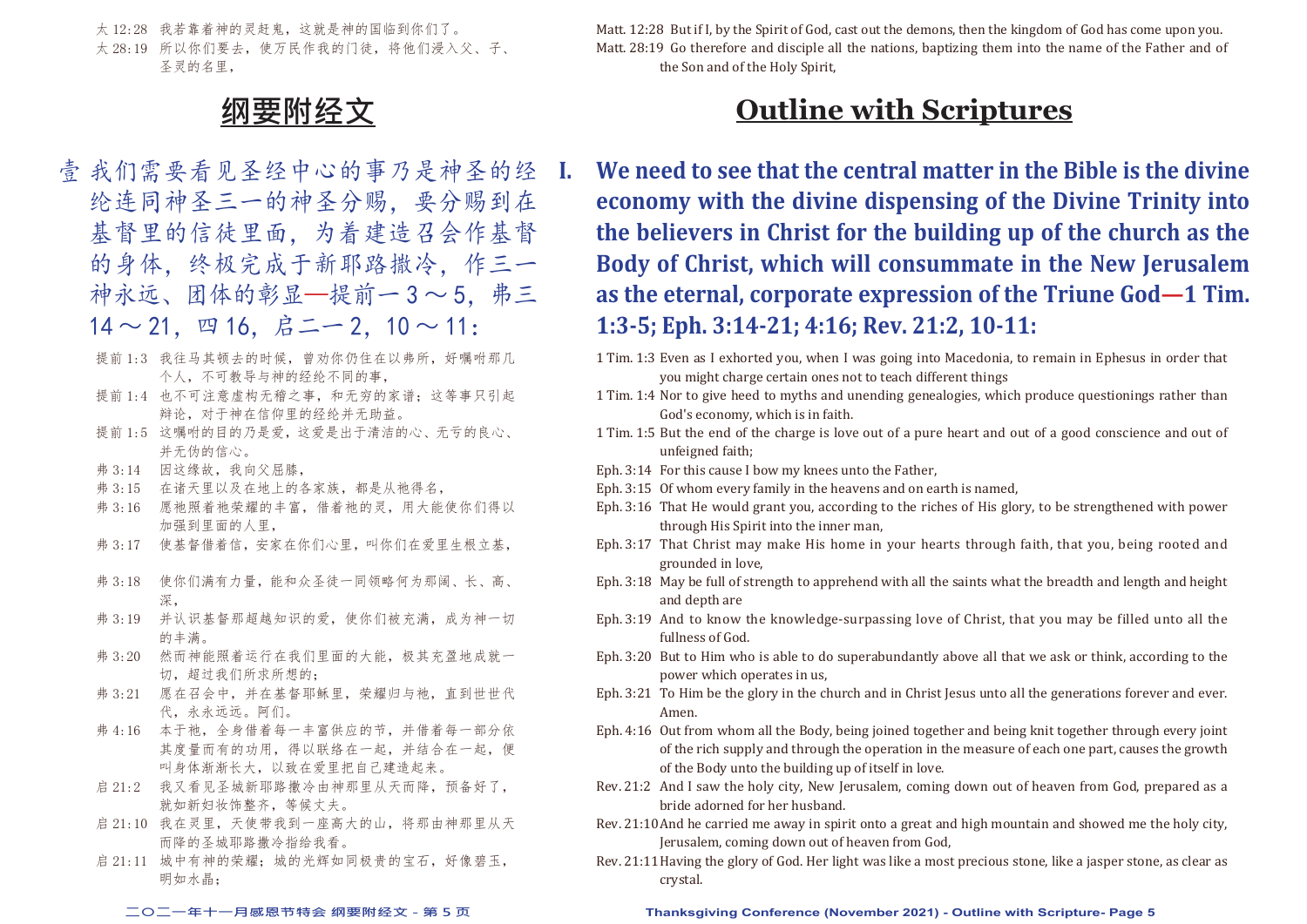- 一 神圣的经纶就是神的家庭行政,要在祂神圣的 三一里将祂自己分赐到祂所拣选的人里面。使 他们得变化,以产生召会,就是基督的身体, 也就是神的家、神的国、基督的配偶,最终的 集大成就是新耶路撒冷—提前一3~4. 约一 14,29,徒二 24,林前十二 12~ 13,十五 45下, 提前三 15, 启五 10, 二一 2。
	- 提前 1:3 我往马其顿去的时候, 曾劝你仍住在以弗所, 好嘱咐那几 个人,不可教导与神的经纶不同的事,
	- 提前 1:4 也不可注意虚构无稽之事, 和无穷的家谱;这等事只引起 辩论,对于神在信仰里的经纶并无助益。
	- 约 1:14 话成了肉体,支搭帐幕在我们中间,丰丰满满地有恩典,有 实际。我们也见过祂的荣耀,正是从父而来独生子的荣耀。
	- 约 1:29 次日,约翰看见耶稣向他走来,就说,看哪,神的羔羊, 除去世人之罪的!
	- 徒 2:24 神却将死的痛苦解除,叫祂复活了,因为祂不能被死拘禁。
	- 林前 12:12 就如身体是一个,却有许多肢体,而且身体上一切的肢 体虽多,仍是一个身体,基督也是这样。
	- 林前 12:13 因为我们不拘是犹太人或希利尼人,是为奴的或自主的, 都已经在一位灵里受浸,成了一个身体,且都得以喝一位灵。
	- 林前 15:45 经上也是这样记着: "首先的人亚当成了活的魂;"末 后的亚当成了赐生命的灵。
	- 提前 3:15 倘若我耽延, 你也可以知道在神的家中当怎样行;这家就 是活神的召会,真理的柱石和根基。
	- 启 5:10 又叫他们成为国度,作祭司,归与我们的神;他们要在地 上执掌王权。
	- 启 21:2 我又看见圣城新耶路撒冷由神那里从天而降,预备好了, 就如新妇妆饰整齐,等候丈夫。
- 二 新约里说到关于神的一切事,都与那为着神圣 经纶的神圣分赐有关;神圣经纶的完成乃是借 着神圣三一的神圣分赐—罗八 3,11,弗一 3~ 23,林后十三 14,弗三 14 ~ 21。
	- 罗 8:3 律法因肉体而软弱,有所不能的,神,既在罪之肉体的样式 里,并为着罪,差来了自己的儿子,就在肉体中定罪了罪,
	- 罗 8:11 然而那叫耶稣从死人中复活者的灵,若住在你们里面,那 叫基督从死人中复活的,也必借着祂住在你们里面的灵, 赐生命给你们必死的身体。
	- 弗 1:3 我们主耶稣基督的神与父, 是当受颂赞的, 祂在基督里, 曾用诸天界里各样属灵的福分,祝福了我们;
- A. The divine economy is God's household administration to dispense Himself in His Divine Trinity into His chosen people so that they may be transformed for the producing of the church, which is the Body of Christ, the house of God, the kingdom of God, and the counterpart of Christ, the ultimate aggregate of which is the New Jerusalem—1 Tim. 1:3-4; John 1:14, 29; Acts 2:24; 1 Cor. 12:12-13; 15:45b; 1 Tim. 3:15; Rev. 5:10; 21:2.
	- 1 Tim. 1:3 Even as I exhorted you, when I was going into Macedonia, to remain in Ephesus in order that you might charge certain ones not to teach different things
	- 1 Tim. 1:4 Nor to give heed to myths and unending genealogies, which produce questionings rather than God's economy, which is in faith.
	- John 1:14 And the Word became flesh and tabernacled among us (and we beheld His glory, glory as of the only Begotten from the Father), full of grace and reality.
	- John 1:29 The next day he saw Jesus coming to him and said, Behold, the Lamb of God, who takes away the sin of the world!
	- Acts 2:24 Whom God has raised up, having loosed the pangs of death, since it was not possible for Him to be held by it.
	- 1 Cor. 12:12 For even as the body is one and has many members, yet all the members of the body, being many, are one body, so also is the Christ.
	- 1 Cor. 12:13 For also in one Spirit we were all baptized into one body, whether Jews or Greeks, whether slaves or free, and were all given to drink one Spirit.
	- 1 Cor. 15:45 So also it is written, "The first man, Adam, became a living soul"; the last Adam became a lifegiving Spirit.
	- 1 Tim. 3:15 But if I delay, I write that you may know how one ought to conduct himself in the house of God, which is the church of the living God, the pillar and base of the truth.
	- Rev. 5:10 And have made them a kingdom and priests to our God; and they will reign on the earth.
	- Rev. 21:2 And I saw the holy city, New Jerusalem, coming down out of heaven from God, prepared as a bride adorned for her husband.
- B. Everything that is mentioned in the New Testament concerning God is related to the divine dispensing for the divine economy; the accomplishment of the divine economy is by the divine dispensing of the Divine Trinity—Rom. 8:3, 11; Eph. 1:3-23; 2 Cor. 13:14; Eph. 3:14-21.
	- Rom. 8:3 For that which the law could not do, in that it was weak through the flesh, God, sending His own Son in the likeness of the flesh of sin and concerning sin, condemned sin in the flesh,
	- Rom. 8:11 And if the Spirit of the One who raised Jesus from the dead dwells in you, He who raised Christ from the dead will also give life to your mortal bodies through His Spirit who indwells you.
	- Eph. 1:3 Blessed be the God and Father of our Lord Jesus Christ, who has blessed us with every spiritual blessing in the heavenlies in Christ,

#### **二○二一年十一月感恩节特会 纲要附经文 - 第 6 页 Thanksgiving Conference (November 2021) - Outline with Scripture- Page 6**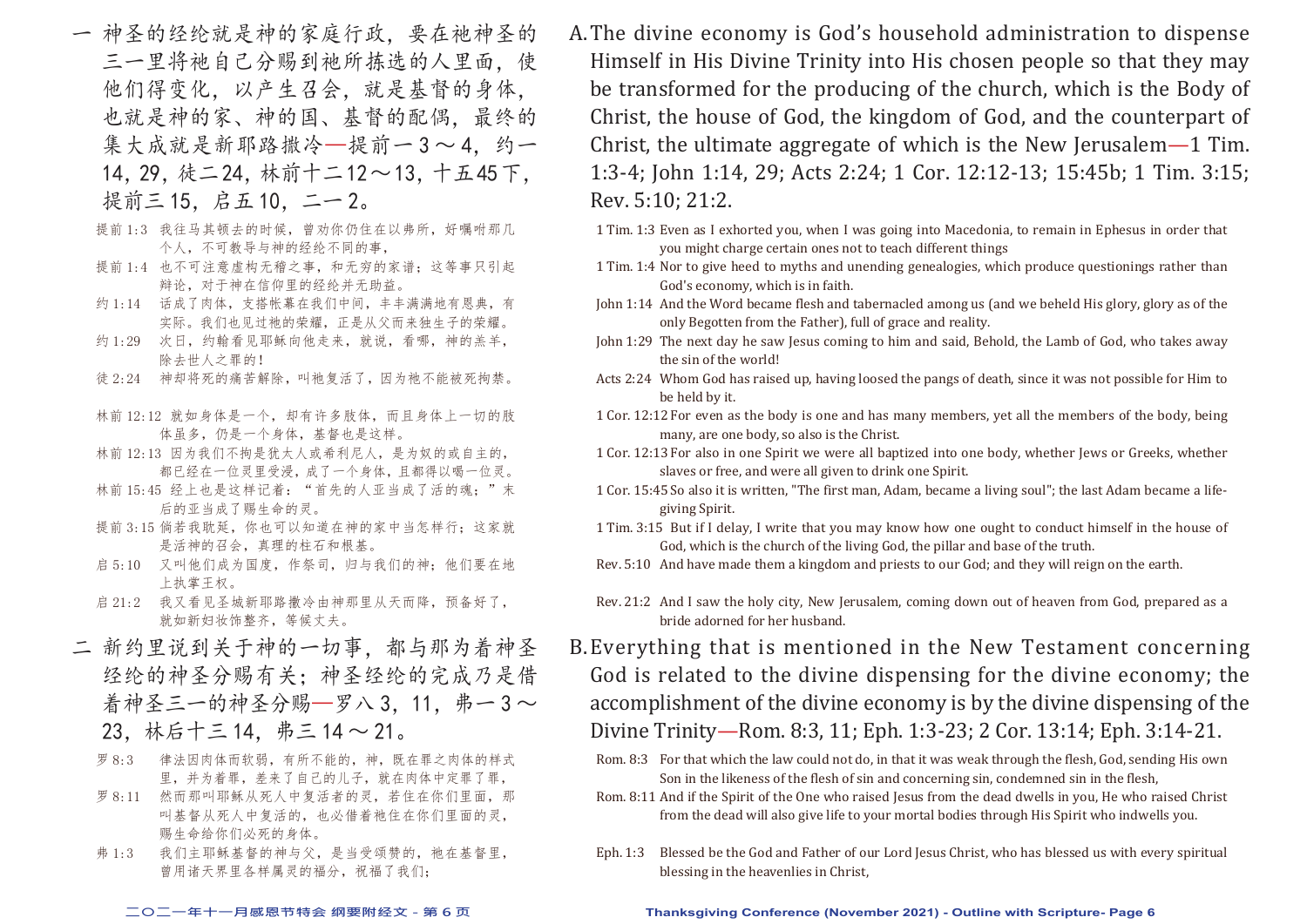- 弗 1:4 就如祂在创立世界以前, 在基督里拣选了我们, 使我们在 爱里,在祂面前,成为圣别、没有瑕疵;
- 弗 1:5 按着祂意愿所喜悦的,预定了我们,借着耶稣基督得儿子 的名分,归于祂自己,
- 弗 1:6 使祂恩典的荣耀得着称赞,这恩典是祂在那蒙爱者里面所 恩赐我们的;
- 弗 1:7 我们在这蒙爱者里面,借着祂的血,照着神恩典的丰富, 得蒙救赎,就是过犯得以赦免,
- 弗 1:8 这恩典是神用全般的智慧和明达,使其向我们洋溢的,
- 弗 1:9 照着祂的喜悦, 使我们知道祂意愿的奥秘; 这喜悦是祂在 自己里面预先定下的,
- 弗 1:10 为着时期满足时的经纶,要将万有,无论是在诸天之上的, 或是在地上的,都在基督里归一于一个元首之下;
- 弗 1:11 我们既在祂里面, 照着那位按祂意愿所决议的, 行作万事 者的定旨,蒙了预定,也就在祂里面成了所选定的基业,
- 弗 1:12 以致我们这首先在基督里有盼望的人,可使祂的荣耀得着 称赞;
- 弗 1:13 你们既听了真理的话, 就是那叫你们得救的福音, 也在祂 里面信了,就在祂里面受了所应许的圣灵为印记;
- 弗 1:14 这圣灵是我们得基业的凭质,为使神所买的产业得赎,使 祂的荣耀得着称赞。
- 弗 1:15 因此,我既听见你们中间对主耶稣的信,并对众圣徒的爱,
- 弗 1:16 也就为你们不住地感谢,在我的祷告中常提到你们;
- 弗 1:17 愿我们主耶稣基督的神,荣耀的父,赐给你们智慧和启示 的灵,使你们充分地认识祂;
- 弗 1:18 光照你们的心眼, 使你们知道祂的呼召有何等盼望; 祂在 圣徒中之基业的荣耀,有何等丰富;
- 弗 1:19 以及祂的能力向着我们这信的人,照祂力量之权能的运行, 是何等超越的浩大,
- 弗 1:20 就是祂在基督身上所运行的, 使祂从死人中复活, 叫祂在 诸天界里,坐在自己的右边,
- 弗 1:21 远超过一切执政的、掌权的、有能的、主治的、以及一切 受称之名,不但是今世的,连来世的也都在内,
- 弗 1:22 将万有服在祂的脚下,并使祂向着召会作万有的头;
- 弗 1:23 召会是祂的身体,是那在万有中充满万有者的丰满。
- 林后 13:14 愿主耶稣基督的恩,神的爱,圣灵的交通,与你们众人 同在。
- 弗 3:14 因这缘故,我向父屈膝,
- 弗 3:15 在诸天里以及在地上的各家族,都是从祂得名,
- 弗 3:16 愿祂照着祂荣耀的丰富,借着祂的灵,用大能使你们得以 加强到里面的人里,
- 弗 3:17 使基督借着信,安家在你们心里,叫你们在爱里生根立基,
- 弗 3:18 使你们满有力量,能和众圣徒一同领略何为那阔、长、 高、深,
- Eph. 1:4 Even as He chose us in Him before the foundation of the world to be holy and without blemish before Him in love,
- Eph. 1:5 Predestinating us unto sonship through Jesus Christ to Himself, according to the good pleasure of His will,
- Eph. 1:6 To the praise of the glory of His grace, with which He graced us in the Beloved;
- Eph. 1:7 In whom we have redemption through His blood, the forgiveness of offenses, according to the riches of His grace,
- Eph. 1:8 Which He caused to abound to us in all wisdom and prudence,
- Eph. 1:9 Making known to us the mystery of His will according to His good pleasure, which He purposed in Himself,
- Eph. 1:10 Unto the economy of the fullness of the times, to head up all things in Christ, the things in the heavens and the things on the earth, in Him;
- Eph. 1:11 In whom also we were designated as an inheritance, having been predestinated according to the purpose of the One who works all things according to the counsel of His will,
- Eph. 1:12 That we would be to the praise of His glory who have first hoped in Christ,
- Eph. 1:13 In whom you also, having heard the word of the truth, the gospel of your salvation, in Him also believing, you were sealed with the Holy Spirit of the promise,
- Eph. 1:14 Who is the pledge of our inheritance unto the redemption of the acquired possession, to the praise of His glory.
- Eph. 1:15 Therefore I also, having heard of the faith in the Lord Jesus which is among you and your love to all the saints,
- Eph. 1:16 Do not cease giving thanks for you, making mention of you in my prayers,
- Eph. 1:17 That the God of our Lord Jesus Christ, the Father of glory, may give to you a spirit of wisdom and revelation in the full knowledge of Him,
- Eph. 1:18 The eyes of your heart having been enlightened, that you may know what is the hope of His calling, and what are the riches of the glory of His inheritance in the saints,
- Eph. 1:19 And what is the surpassing greatness of His power toward us who believe, according to the operation of the might of His strength,
- Eph. 1:20 Which He caused to operate in Christ in raising Him from the dead and seating Him at His right hand in the heavenlies,
- Eph. 1:21 Far above all rule and authority and power and lordship and every name that is named not only in this age but also in that which is to come;
- Eph. 1:22 And He subjected all things under His feet and gave Him to be Head over all things to the church,
- Eph. 1:23 Which is His Body, the fullness of the One who fills all in all.
- 2 Cor. 13:14 The grace of the Lord Jesus Christ and the love of God and the fellowship of the Holy Spirit be with you all.
- Eph. 3:14 For this cause I bow my knees unto the Father,
- Eph. 3:15 Of whom every family in the heavens and on earth is named,
- Eph. 3:16 That He would grant you, according to the riches of His glory, to be strengthened with power through His Spirit into the inner man,
- Eph. 3:17 That Christ may make His home in your hearts through faith, that you, being rooted and grounded in love,
- Eph. 3:18 May be full of strength to apprehend with all the saints what the breadth and length and height and depth are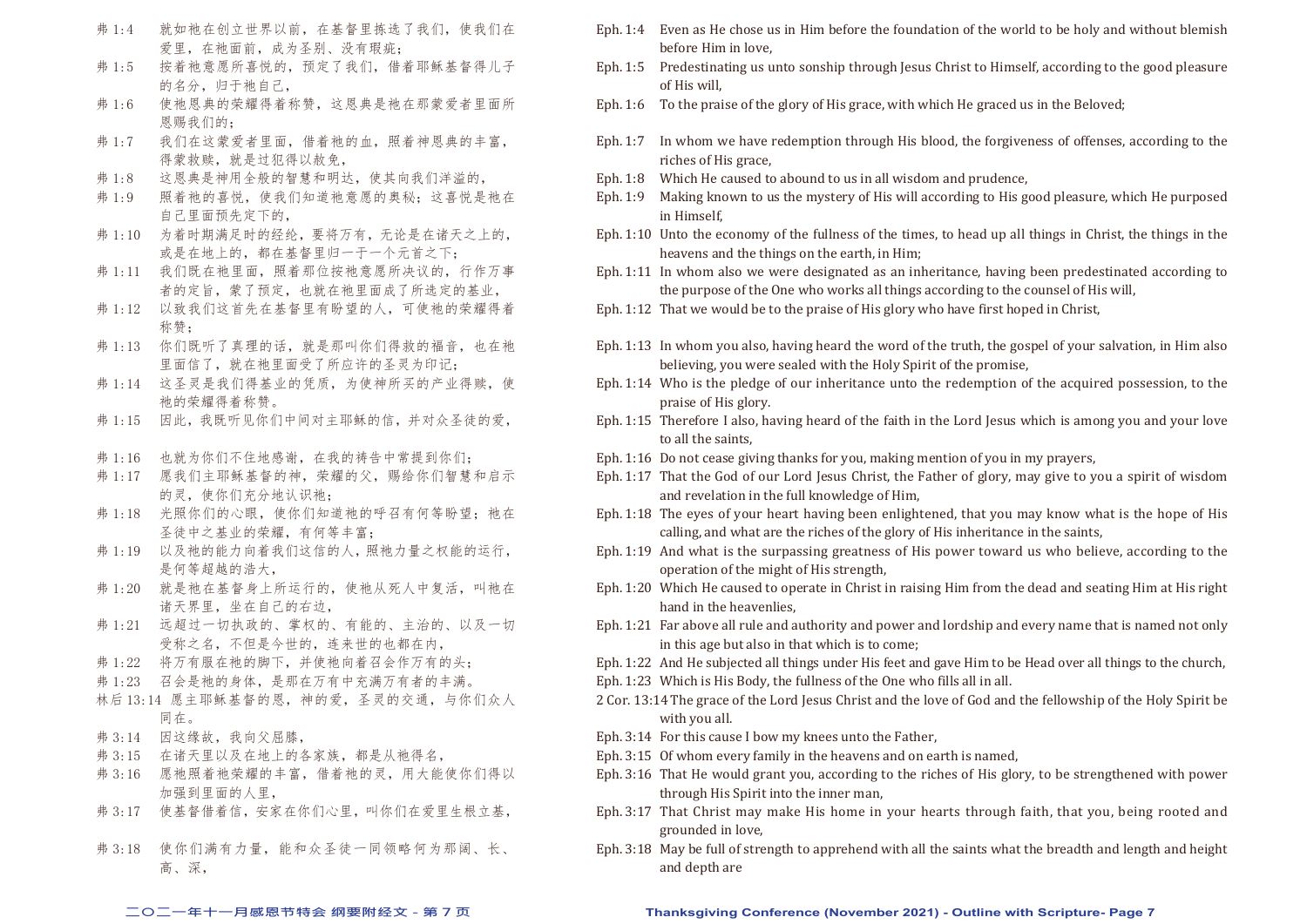- 弗 3:19 并认识基督那超越知识的爱,使你们被充满,成为神一切 的丰满。
- 弗 3:20 然而神能照着运行在我们里面的大能,极其充盈地成就一 切,超过我们所求所想的;
- 弗 3:21 愿在召会中,并在基督耶稣里,荣耀归与祂,直到世世代 代,永永远远。阿们。
- 三 整本圣经乃是按照一个支配的异象写的,就是 三一神将祂自己作到祂所拣选并救赎的人里 面,作他们的生命和生命的供应,好以神圣的 三一,就是以父作源头、子作肥甘、并那灵作 河,浸透他们全人—诗三六 8 ~ 9。
	- 诗 36:8 他们必因你殿里的肥甘得以饱足,你也必叫他们喝你乐河 的水。
	- 诗 36:9 因为在你那里, 有生命的源头; 在你的光中, 我们必得见光。
- 四 三一神—父、子、灵—经过了过程,成为赐生 命的灵,使我们能喝祂,而使祂能成为我们的 享受;这就是神圣三一的神圣分赐—约一 14, 四 14,七 37 ~ 39,林前十二 13,十五 45 下, 林后十三 14。
	- 约 1:14 话成了肉体,支搭帐幕在我们中间,丰丰满满地有恩典,有 实际。我们也见过祂的荣耀,正是从父而来独生子的荣耀。
	- 约 4:14 人若喝我所赐的水, 就永远不渴; 我所赐的水, 要在他里 面成为泉源,直涌入永远的生命。
	- 约 7:37 节期的末日, 就是最大之日, 耶稣站着高声说, 人若渴了, 可以到我这里来喝。
	- 约 7:38 信入我的人,就如经上所说,从他腹中要流出活水的江河 来。
	- 约 7:39 耶稣这话是指着信入祂的人将要受的那灵说的;那时还没 有那灵,因为耶稣尚未得着荣耀。
	- 林前 12:13 因为我们不拘是犹太人或希利尼人,是为奴的或自主的, 都已经在一位灵里受浸,成了一个身体,且都得以喝一位灵。
	- 林前 15:45 经上也是这样记着: "首先的人亚当成了活的魂;"末 后的亚当成了赐生命的灵。
	- 林后 13:14 愿主耶稣基督的恩,神的爱,圣灵的交通,与你们众人 同在。
- 五 我们喝活水时,这水就在我们里面成为"泉源, 直涌入永远的生命";(约四 14下;)父是起源, 就是源;子是彰显,就是泉;灵是传输,就是流;
- Eph. 3:19 And to know the knowledge-surpassing love of Christ, that you may be filled unto all the fullness of God.
- Eph. 3:20 But to Him who is able to do superabundantly above all that we ask or think, according to the power which operates in us,
- Eph. 3:21 To Him be the glory in the church and in Christ Jesus unto all the generations forever and ever. Amen.
- C. The entire Bible was written according to the controlling vision that the Triune God is working Himself into His chosen and redeemed people to be their life and life supply in order to saturate their entire being with the Divine Trinity, that is, with the Father as the fountain, the Son as the fatness, and the Spirit as the river—Psa. 36:8-9.
	- Psa. 36:8 They are saturated with the fatness of Your house, / And You cause them to drink of the river of Your pleasures.

Psa. 36:9 For with You is the fountain of life; / In Your light we see light.

- D. The Triune God—the Father, the Son, and the Spirit—has been processed to become the life-giving Spirit so that we can drink of Him for Him to become our enjoyment; this is the divine dispensing of the Divine Trinity—John 1:14; 4:14; 7:37-39; 1 Cor. 12:13; 15:45b; 2 Cor. 13:14.
	- John 1:14 And the Word became flesh and tabernacled among us (and we beheld His glory, glory as of the only Begotten from the Father), full of grace and reality.
	- John 4:14 But whoever drinks of the water that I will give him shall by no means thirst forever; but the water that I will give him will become in him a fountain of water springing up into eternal life.
	- John 7:37 Now on the last day, the great day of the feast, Jesus stood and cried out, saying, If anyone thirsts, let him come to Me and drink.
	- John 7:38 He who believes into Me, as the Scripture said, out of his innermost being shall flow rivers of living water.
	- John 7:39 But this He said concerning the Spirit, whom those who believed into Him were about to receive; for the Spirit was not yet, because Jesus had not yet been glorified.
	- 1 Cor. 12:13 For also in one Spirit we were all baptized into one body, whether Jews or Greeks, whether slaves or free, and were all given to drink one Spirit.
	- 1 Cor. 15:45 So also it is written, "The first man, Adam, became a living soul"; the last Adam became a lifegiving Spirit.
	- 2 Cor. 13:14 The grace of the Lord Jesus Christ and the love of God and the fellowship of the Holy Spirit be with you all.
- E. When we drink of the living water, it becomes in us "a fountain of water springing up into eternal life" (John 4:14b); the Father as the origin is the fountain, the Son as the expression is the spring, and the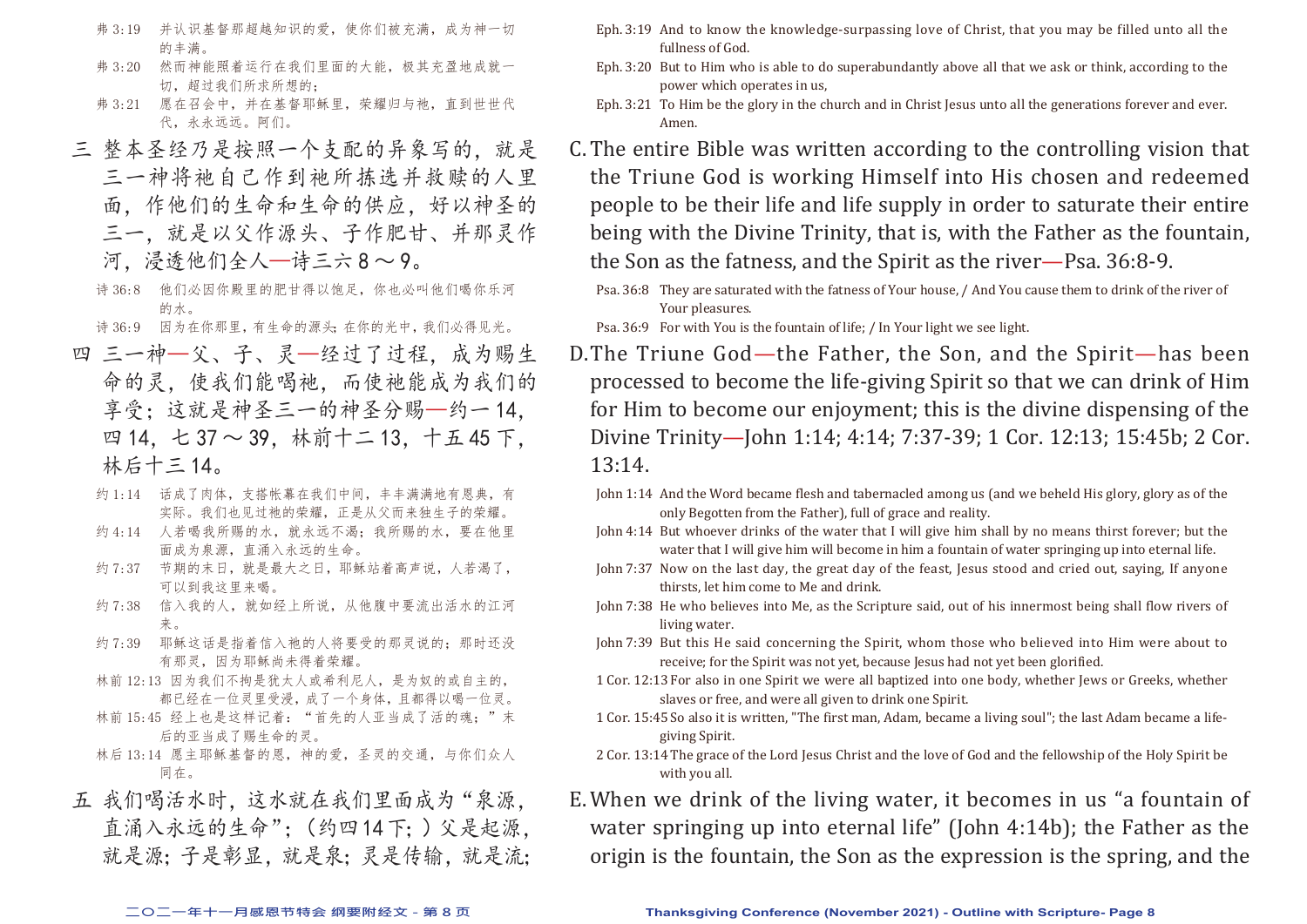"入"这个介词,也有"成为"的意思;永远 生命的总和是新耶路撒冷;因此,神圣三一在 我们里面涌流并从我们涌流出来的结果,就是 我们成为新耶路撒冷。(七37~39. 诗四六4.  $\n *B* = 1 ~ 1 ~ 2, t 17, t - 6, t = 17, )$ 

- 约 4:14 人若喝我所赐的水,就永远不渴;我所赐的水,要在他里 面成为泉源,直涌入永远的生命。
- 约 7:37 节期的末日, 就是最大之日, 耶稣站着高声说, 人若渴了, 可以到我这里来喝。
- 约 7:38 信入我的人,就如经上所说,从他腹中要流出活水的江河 来。
- 约 7:39 耶稣这话是指着信入祂的人将要受的那灵说的: 那时还没 有那灵,因为耶稣尚未得着荣耀。
- 诗 46:4 有一道河,这河的支流,使神的城快乐;这城就是至高者 支搭帐幕的圣处。
- 启 22:1 天使又指给我看在城内街道当中一道生命水的河, 明亮如 水晶,从神和羔羊的宝座流出来。
- 启 22:2 在河这边与那边有生命树,生产十二样果子,每月都结出 果子,树上的叶子乃为医治万民。
- 启 7:17 因为宝座中的羔羊必牧养他们,领他们到生命水的泉;神 也必从他们眼中擦去一切的眼泪。
- 启 21:6 祂又对我说,都成了。我是阿拉法,我是俄梅嘎;我是初, 我是终。我要将生命泉的水白白赐给那口渴的人喝。
- 启 22:17 那灵和新妇说,来!听见的人也该说,来!口渴的人也当 来;愿意的都可以白白取生命的水喝。
- 贰 基于神圣的经纶连同神圣三一之神圣分 赐这支配的异象,我们能看见马太福音 中在神圣行动里并在我们经历中的神圣 三一:
- 一 在马太一章,圣灵、(18,20、)基督(子— 18)和神(父—23),为着产生那人耶稣, (21,)都在现场;耶稣作为耶和华救主,以 及神与我们同在,乃是三一神的具体化身:
	- 太 1:18 耶稣基督的由来, 乃是这样: 祂母亲马利亚已经许配了约 瑟,他们还没有同居,马利亚就被看出怀了孕,就是她从 圣灵所怀的。
	- 太 1:20 正思念这事的时候,看哪,有主的使者向他梦中显现,说, 大卫的子孙约瑟,不要怕,只管娶过你的妻子马利亚来,

Spirit as the transmission is the flow; the preposition into also means "to become," and the totality of the eternal life is the New Jerusalem; thus, the flowing of the Divine Trinity within us and out from us issues in our becoming the New Jerusalem (7:37-39; Psa. 46:4; Rev. 22:1-2; 7:17; 21:6; 22:17).

- John 4:14 But whoever drinks of the water that I will give him shall by no means thirst forever; but the water that I will give him will become in him a fountain of water springing up into eternal life.
- John 7:37 Now on the last day, the great day of the feast, Jesus stood and cried out, saying, If anyone thirsts, let him come to Me and drink.
- John 7:38 He who believes into Me, as the Scripture said, out of his innermost being shall flow rivers of living water.
- John 7:39 But this He said concerning the Spirit, whom those who believed into Him were about to receive; for the Spirit was not yet, because Jesus had not yet been glorified.
- Psa. 46:4 There is a river whose streams gladden the city of God, / The holy place of the tabernacles of the Most High.
- Rev. 22:1 And he showed me a river of water of life, bright as crystal, proceeding out of the throne of God and of the Lamb in the middle of its street.
- Rev. 22:2 And on this side and on that side of the river was the tree of life, producing twelve fruits, yielding its fruit each month; and the leaves of the tree are for the healing of the nations.
- Rev. 7:17 For the Lamb who is in the midst of the throne will shepherd them and guide them to springs of waters of life; and God will wipe away every tear from their eyes.
- Rev. 21:6 And He said to me, They have come to pass. I am the Alpha and the Omega, the Beginning and the End. I will give to him who thirsts from the spring of the water of life freely.
- Rev. 22:17 And the Spirit and the bride say, Come! And let him who hears say, Come! And let him who is thirsty come; let him who wills take the water of life freely.
- **II. Based upon the controlling vision of the divine economy with the divine dispensing of the Divine Trinity, we can see the Divine Trinity in the divine move and in our experience in the book of Matthew:**
- A. In Matthew 1 the Holy Spirit (vv. 18, 20), Christ (the Son—v. 18), and God (the Father—v. 23) are present for the producing of the man Jesus (v. 21), who, as Jehovah the Savior and God with us, is the very embodiment of the Triune God:

Matt. 1:18 Now the origin of Jesus Christ was in this way: His mother, Mary, after she had been engaged to Joseph, before they came together, was found to be with child of the Holy Spirit.

Matt. 1:20 But while he pondered these things, behold, an angel of the Lord appeared to him in a dream, saying, Joseph, son of David, do not be afraid to take Mary your wife, for that which has been

#### **二○二一年十一月感恩节特会 纲要附经文 - 第 9 页 Thanksgiving Conference (November 2021) - Outline with Scripture- Page 9**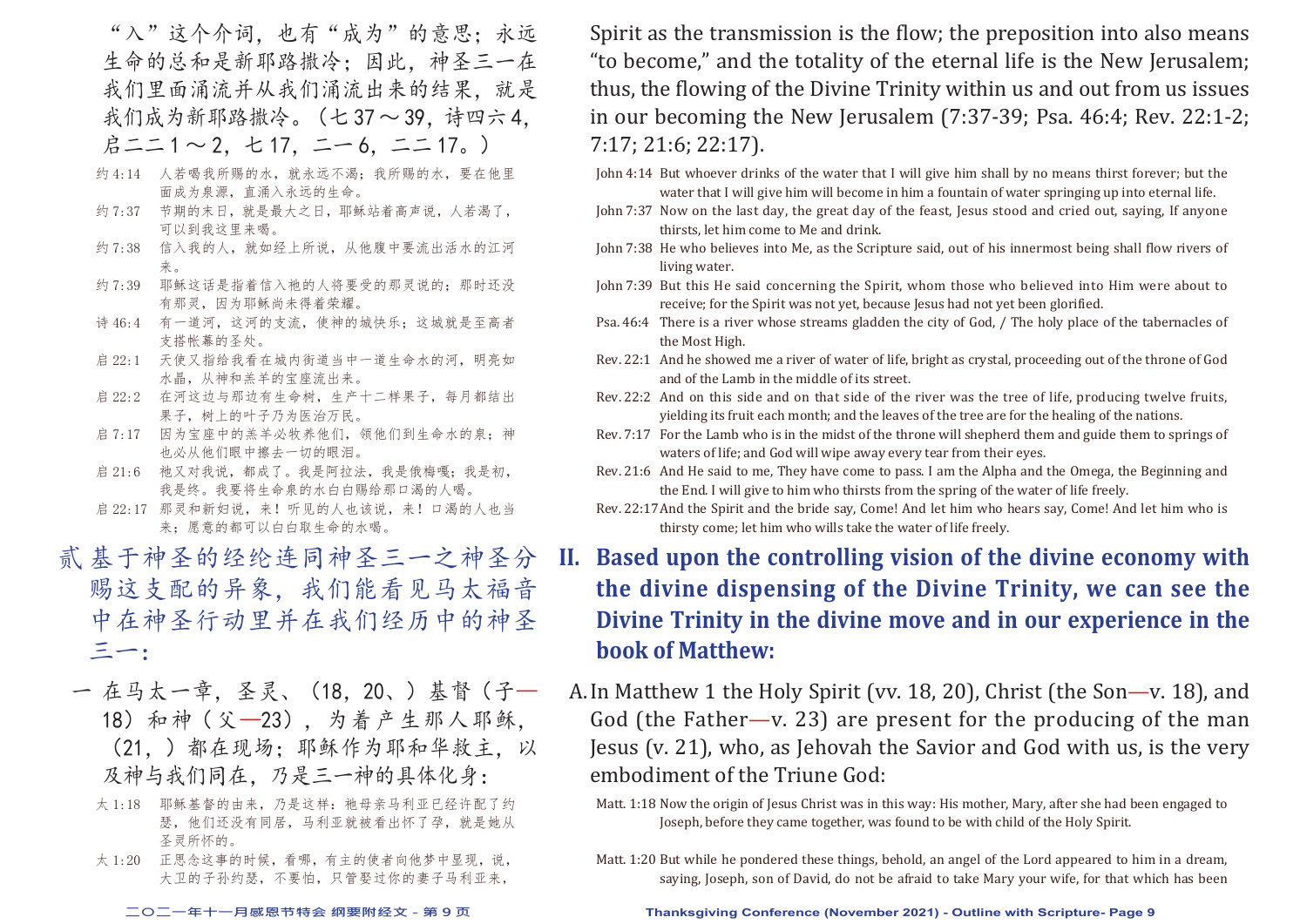因那生在她里面的,乃是出于圣灵。

- 太 1:23 "看哪, 必有童女怀孕生子, 人要称祂的名为以马内利。" (以马内利翻出来,就是神与我们同在。)
- 太 1:21 她将要生一个儿子, 你要给祂起名叫耶稣, 因祂要亲自将 祂的百姓从他们的罪里救出来。
- 1 二十至二十一节启示那出于圣灵的神圣成孕和耶稣
- (子)的出生;然后二十三节告诉我们,人称这一位 为"以马内利",意思是"神〔父神〕与我们同在"
- 太 1:20 正思念这事的时候,看哪,有主的使者向他梦中显现,说, 大卫的子孙约瑟,不要怕,只管娶过你的妻子马利亚来, 因那生在她里面的,乃是出于圣灵。
- 太 1:21 她将要生一个儿子, 你要给祂起名叫耶稣, 因祂要亲自将 祂的百姓从他们的罪里救出来。
- 太 1:23 "看哪,必有童女怀孕生子,人要称祂的名为以马内利。" (以马内利翻出来,就是神与我们同在。)
- 2 父神与我们同在,乃是那出于圣灵之神圣成孕和子 耶稣之出生的结果—参路一 35。
- 路 1:35 天使回答说,圣灵要临到你身上,至高者的能力要覆庇你, 因此所要生的圣者,必称为神的儿子。
- 二 在马太三章,子站在受浸的水中,在开启的诸 天之下,那灵仿佛鸽子降在子身上,并且父从 诸天之上向子说话—16 ~ 17 节:
	- 太 3:16 耶稣受了浸, 随即从水里上来, 看哪, 诸天向祂开了, 祂 就看见神的灵,仿佛鸽子降下,落在祂身上。
	- 太 3:17 看哪,又有声音从诸天之上出来,说,这是我的爱子,我 所喜悦的。
- 1 主耶稣从那灵而生,(路一35,)里头早有神的灵, 在素质上为着祂的出生;然后神的灵降在祂身上, 在经纶上为着祂的职事,膏祂为新王,把祂介绍给 祂的百姓—赛六一 1,四二 1,诗四五 7。
- 路 1:35 天使回答说,圣灵要临到你身上,至高者的能力要覆庇你, 因此所要生的圣者,必称为神的儿子。
- 赛 61:1 主耶和华的灵在我身上,因为耶和华膏了我,叫我传好信 息给困苦的人; 祂差遣我去为伤心的人裹伤, 宣扬被掳的 得自由, 被囚的得开释;
- 赛 42:1 看哪,我的仆人,我所扶持,我所拣选,我魂所喜悦的;

begotten in her is of the Holy Spirit.

- Matt. 1:23 "Behold, the virgin shall be with child and shall bear a son, and they shall call His name Emmanuel" (which is translated, God with us).
- Matt. 1:21 And she will bear a son, and you shall call His name Jesus, for it is He who will save His people from their sins.
- 1. Matthew 1:20 and 21 reveal the divine conception of the Holy Spirit and the birth of Jesus (the Son); then verse 23 tells us that this One was called by men Emmanuel, which means "God [God the Father] with us."
	- Matt. 1:20 But while he pondered these things, behold, an angel of the Lord appeared to him in a dream, saying, Joseph, son of David, do not be afraid to take Mary your wife, for that which has been begotten in her is of the Holy Spirit.
	- Matt. 1:21 And she will bear a son, and you shall call His name Jesus, for it is He who will save His people from their sins.
- Matt. 1:23 "Behold, the virgin shall be with child and shall bear a son, and they shall call His name Emmanuel" (which is translated, God with us).
- 2. God the Father's being with us was the issue of the divine conception of the Holy Spirit and the birth of Jesus, the Son—cf. Luke 1:35.
- Luke 1:35 And the angel answered and said to her, The Holy Spirit will come upon you, and the power of the Most High will overshadow you; therefore also the holy thing which is born will be called the Son of God.
- B. In Matthew 3 the Son was standing in the water of baptism under the open heavens, the Spirit like a dove descended upon the Son, and the Father spoke out of the heavens to the Son—vv. 16-17:

Matt. 3:16 And having been baptized, Jesus went up immediately from the water, and behold, the heavens were opened to Him, and He saw the Spirit of God descending like a dove and coming upon Him.

- Matt. 3:17 And behold, a voice out of the heavens, saying, This is My Son, the Beloved, in whom I have found My delight.
- 1. The Lord Jesus was born of the Spirit (Luke 1:35), having the Spirit of God within Him essentially for His birth; then, for His ministry, the Spirit of God descended upon Him economically to anoint Him as the new King and introduce Him to His people—Isa. 61:1; 42:1; Psa. 45:7.
- Luke 1:35 And the angel answered and said to her, The Holy Spirit will come upon you, and the power of the Most High will overshadow you; therefore also the holy thing which is born will be called the Son of God.
- Isa. 61:1 The Spirit of the Lord Jehovah is upon Me, / Because Jehovah has anointed Me / To bring good news to the afflicted; / He has sent Me to bind up the wounds of the brokenhearted, / To proclaim liberty to the captives, / And the opening of the eyes to those who are bound;
- Isa. 42:1 Here is My Servant, whom I uphold, / My chosen One in whom My soul delights; / I have put My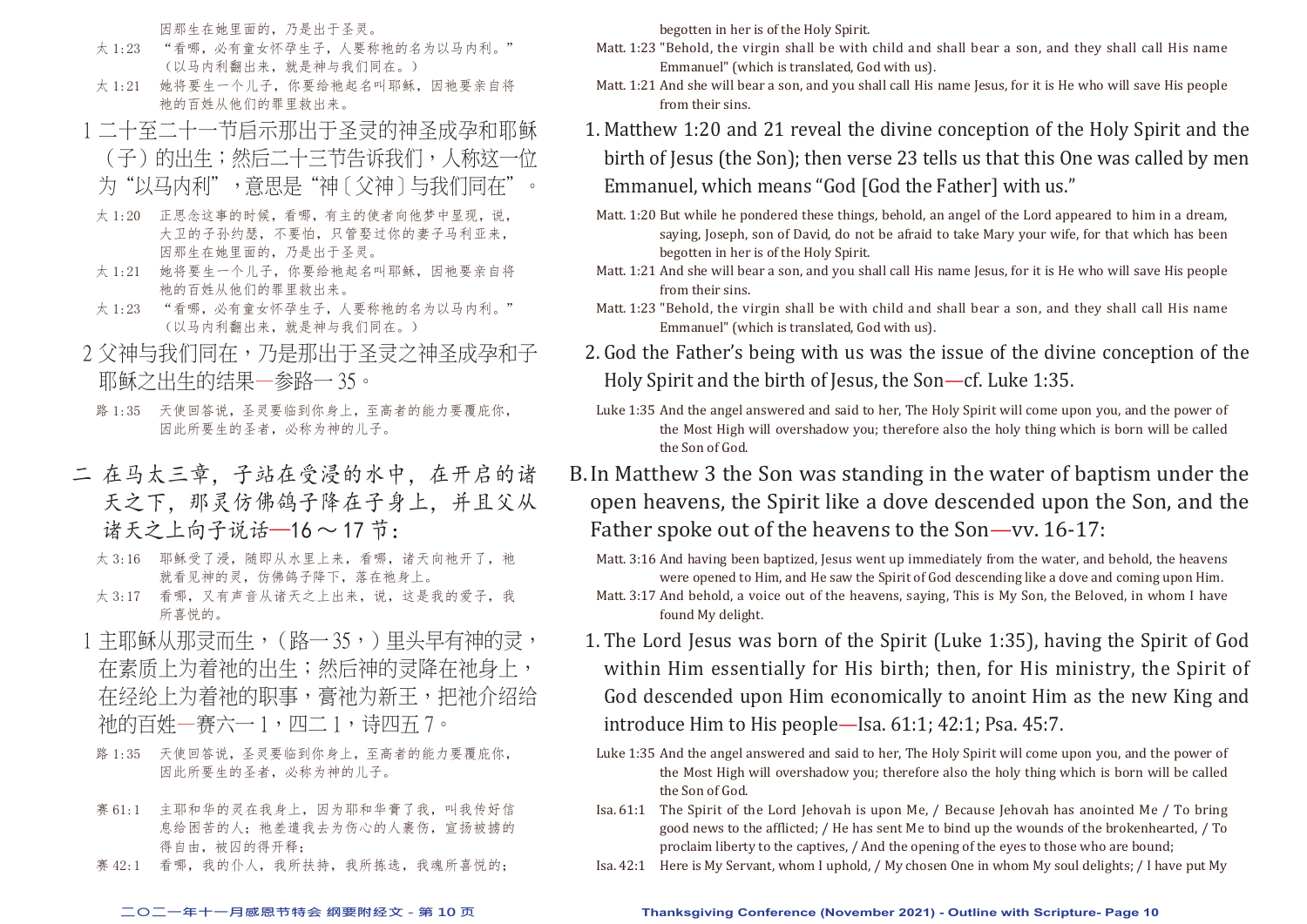我已将我的灵放在祂身上,祂必将公理宣布与外邦。

- 诗 45:7 你爱公义,恨恶邪恶;所以神,就是你的神,用欢乐的油 膏你,胜过膏你的同伙。
- 2 主受浸,尽了神的义,并被摆到死与复活里,就 得着三件事:诸天开了、神的灵降下、以及父说 话;今天为着完成神的经纶,我们也是一样一太三  $16 \sim 17$
- 太 3:16 耶稣受了浸, 随即从水里上来, 看哪, 诸天向祂开了, 祂 就看见神的灵,仿佛鸽子降下,落在祂身上。
- 太 3:17 看哪,又有声音从诸天之上出来,说,这是我的爱子,我 所喜悦的。
- 3 因着神的灵仿佛鸽子降在主耶稣身上, 祂就能专注 干神的旨意,温柔并单纯地尽职;那灵的降下,是 基督的受膏;父的说话,乃基督是爱子的见证。
- 三 马太六章主教导我们的祷告,乃是开始于三一 神,按着父、子、灵的次序;(9 ~ 10;)也 是终结于三一神,但是按着子、灵、父的次序; (13;)这样的祷告,乃是祷告愿三一神在地 上得胜,如同祂在天上得胜一样:
	- 太 6:9 所以你们要这样祷告:我们在诸天之上的父,愿你的名被 尊为圣,
	- 太 6:10 愿你的国来临,愿你的旨意行在地上,如同行在天上。
	- 太 6:13 不叫我们陷入试诱,救我们脱离那恶者。因为国度、能力、 荣耀,都是你的,直到永远。阿们。
- 1 在九至十节,主教导信徒以发表三项祈求来祷告,这 三项祈求含示神格的三一: "愿你的名被尊为圣, 主要的是与父有关; "愿你的国来临,"主要的是与 子有关; "愿你的旨意行在地上,"主要的是与灵有关:
- 太 6:9 所以你们要这样祷告:我们在诸天之上的父,愿你的名被 尊为圣,
- 太 6:10 愿你的国来临, 愿你的旨意行在地上, 如同行在天上。
- a 要使祂的名被尊为圣,我们就必须在生活中彰显 祂,而把日常生活分别归神,使其被神浸透—彼前

Spirit upon Him, / And He will bring forth justice to the nations.

- Psa. 45:7 You have loved righteousness and hated wickedness; / Therefore God, Your God, has anointed You / With the oil of gladness above Your companions.
- 2. The Lord's being baptized to fulfill God's righteousness and to be put into death and resurrection brought Him three things: the open heavens, the descending Spirit of God, and the speaking of the Father; it is the same with us today for the accomplishing of God's economy—Matt. 3:16-17.

Matt. 3:16 And having been baptized, Jesus went up immediately from the water, and behold, the heavens were opened to Him, and He saw the Spirit of God descending like a dove and coming upon Him.

Matt. 3:17 And behold, a voice out of the heavens, saying, This is My Son, the Beloved, in whom I have found My delight.

- 3. By the descending of the Spirit of God like a dove upon Him, the Lord Jesus ministered in gentleness and singleness, focusing solely on the will of God; the Spirit's descending was the anointing of Christ, whereas the Father's speaking was a testimony to Him as the beloved Son.
- C. In Matthew 6 the prayer that the Lord teaches us to pray begins with the Triune God, in the sequence of the Father, the Son, and the Spirit (vv. 9-10), and also ends with the Triune God, but in the sequence of the Son, the Spirit, and the Father (v. 13); to pray in this way is to pray that the Triune God will be prevailing on the earth as He is prevailing in the heavens:

Matt. 6:9 You then pray in this way: Our Father who is in the heavens, Your name be sanctified:

Matt. 6:10 Your kingdom come; Your will be done, as in heaven, so also on earth.

Matt. 6:13 And do not bring us into temptation, but deliver us from the evil one. For Yours is the kingdom and the power and the glory forever. Amen.

1. In Matthew 6:9-10 the Lord teaches the believers to pray by expressing three petitions, which imply the Trinity of the Godhead: "Your name be sanctified" is related mainly to the Father; "Your kingdom come," to the Son; and "Your will be done," to the Spirit:

Matt. 6:9 You then pray in this way: Our Father who is in the heavens, Your name be sanctified;

Matt. 6:10 Your kingdom come; Your will be done, as in heaven, so also on earth.

a. For His name to be sanctified, we should express Him in our living with a daily life separated unto God and saturated with God—1 Pet. 1:15-17; 2 Pet.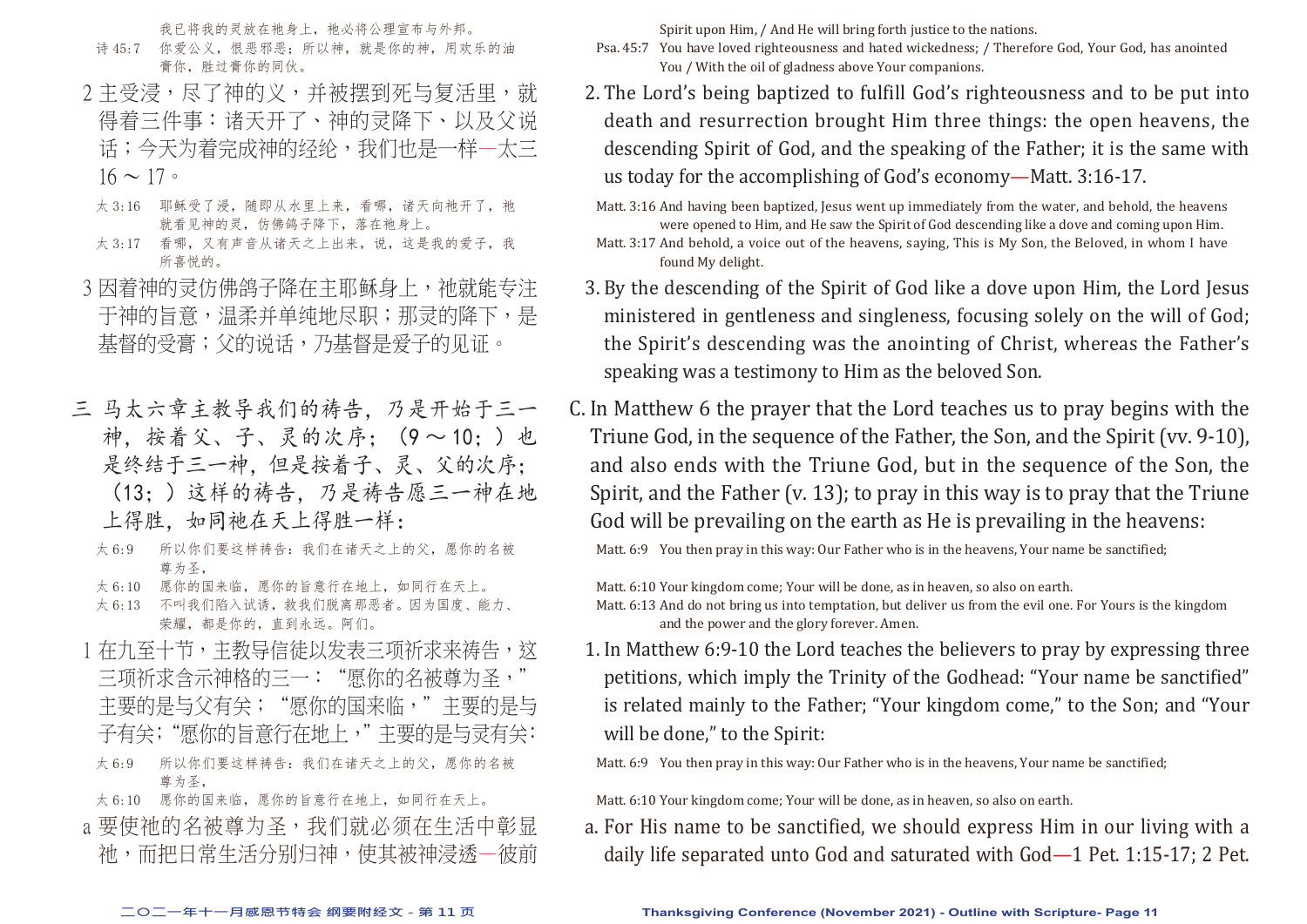$-15 \sim 17$ , 彼后 $-4$ , 参赛十 $-2 \sim$ 

- 彼前 1:15 却要照着那呼召你们的圣者, 在一切行事为人上, 也成为 圣的;
- 彼前 1:16 因为经上记着: "你们要圣别, 因为我是圣别的。"
- 彼前 1:17 你们既称那不偏待人, 按各人行为审判的为父, 就当在你 们寄居的时日中,凭着敬畏行事为人;
- 彼后 1:4 借这荣耀和美德, 祂已将又宝贵又极大的应许赐给我们, 叫你们既逃离世上从情欲来的败坏,就借着这些应许,得 有分于神的性情。
- 赛 11:2 耶和华的灵必安歇在祂身上,就是智慧和聪明的灵,谋略 和能力的灵,认识和敬畏耶和华的灵。
- b 要使神的国来临, 我们就必须讨公义、和平、并在 圣灵中喜乐的生活—罗十四 17。
- 罗 14:17 因为神的国不在于吃喝,乃在于公义、和平、并圣灵中的 喜乐。
- c 要使神圣的旨意行在地上, 就是要把属天的管治, 就是诸天的国,带到地上—参太八 9 上。
- 太 8:9 因为我也是一个在权柄之下的人, 有兵在我以下; 我对这 个说,去,他就去;对那个说,来,他就来;对我的奴仆说, 作这事,他就作。
- d 这要在今世逐渐得着成全, 且要在要来的国度时代 完全得着成全;那时神的名要在全地极其尊大,
	- (诗八 1,)世上的国要成为基督的国,(启十一
	- 15,)神的旨意也要得着成就。
- 诗 8:1 耶和华我们的主啊,你的名在全地何其尊大;你将你的荣 美彰显于天!
- 启 11:15 第七位天使吹号, 天上就有大声音说, 世上的国, 成了我 主和祂基督的国,祂要作王,直到永永远远。
- 2 主示范的祷告,乃是这样结束: "因为国度、能力、 荣耀,都是你的,直到永远。阿们"—太六 13:
- 太 6:13 不叫我们陷入试诱,救我们脱离那恶者。因为国度、能力、 荣耀,都是你的,直到永远。阿们。
- a 国度是子的, 这国乃是神运用祂能力的范围; 能力 是那灵的,这能力完成神的目的,使父的荣耀得以 彰显。
- b 因此, 主在祂至高教训里所教导的祷告, 开始干父

### 1:4; cf. Isa. 11:2.

- 1 Pet. 1:15 But according to the Holy One who called you, you yourselves also be holy in all your manner of life;
- 1 Pet. 1:16 Because it is written, "You shall be holy because I am holy."
- 1 Pet. 1:17 And if you call as Father the One who without respect of persons judges according to each one's work, pass the time of your sojourning in fear,
- 2 Pet. 1:4 Through which He has granted to us precious and exceedingly great promises that through these you might become partakers of the divine nature, having escaped the corruption which is in the world by lust.
- Isa. 11:2 And the Spirit of Jehovah will rest upon Him, / The Spirit of wisdom and understanding, / The Spirit of counsel and might, / The Spirit of the knowledge and fear of Jehovah.
- b. For God's kingdom to come, we must live a life of righteousness, peace, and joy in the Holy Spirit—Rom. 14:17.
	- Rom. 14:17 For the kingdom of God is not eating and drinking, but righteousness and peace and joy in the Holy Spirit.
- c. For the divine will to be done on earth is to bring the heavenly ruling, the kingdom of the heavens, to this earth—cf. Matt. 8:9a.
- Matt. 8:9 For I also am a man under authority, having soldiers under me. And I say to this one, Go, and he goes; and to another, Come, and he comes; and to my slave, Do this, and he does it.
- d. This is being fulfilled in this age, and it will be ultimately fulfilled in the coming kingdom age, when the name of God will be excellent in all the earth (Psa. 8:1), the kingdom of the world will become the kingdom of Christ (Rev. 11:15), and the will of God will be accomplished.
- Psa. 8:1 O Jehovah our Lord, / How excellent is Your name / In all the earth, / You who have set Your glory over the heavens!
- Rev. 11:15 And the seventh angel trumpeted; and there were loud voices in heaven, saying, The kingdom of the world has become the kingdom of our Lord and of His Christ, and He will reign forever and ever.
- 2. The Lord's pattern of prayer concludes by saying, "For Yours is the kingdom and the power and the glory forever. Amen"—Matt. 6:13:
- Matt. 6:13 And do not bring us into temptation, but deliver us from the evil one. For Yours is the kingdom and the power and the glory forever. Amen.
- a. The kingdom is of the Son and is the realm in which God exercises His power; the power is of the Spirit and carries out God's intention so that the Father can express His glory.
- b. Thus, the prayer taught by the Lord in His supreme teaching begins with God

#### **二○二一年十一月感恩节特会 纲要附经文 - 第 12 页 Thanksgiving Conference (November 2021) - Outline with Scripture- Page 12**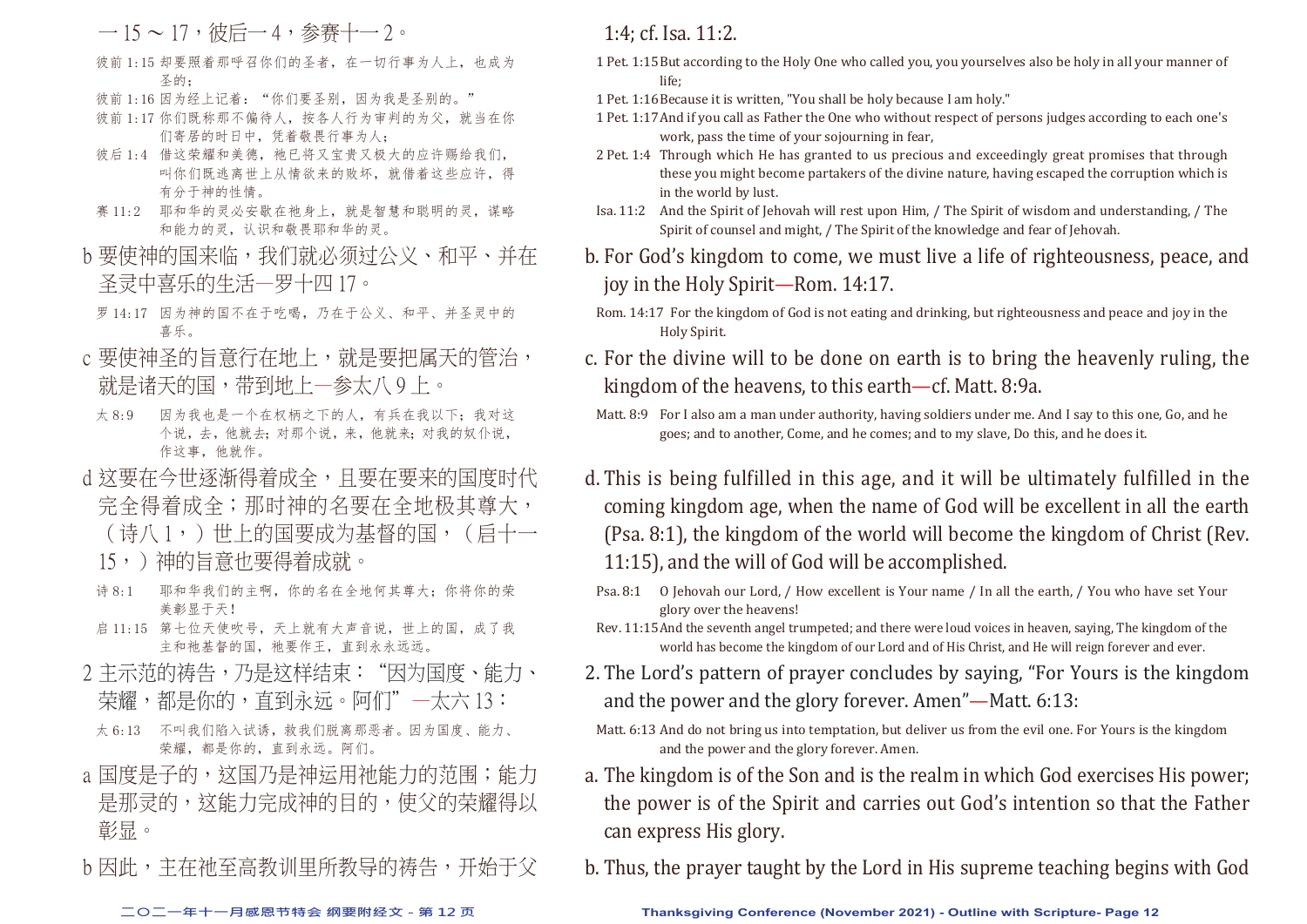神,也终结于父神—祂是开始,也是终结;是阿 拉法,也是俄梅嘎—叫父神在万有中作一切—林前 十五 28。

林前 15:28 万有既服了祂, 那时, 子自己也要服那叫万有服祂的, 叫神在万有中作一切。

四 在马太十二章,子以人的身位凭着那灵赶鬼, 带进父神的国—28 节:

太 12:28 我若靠着神的灵赶鬼, 这就是神的国临到你们了。

- 1 祂赶鬼的方式乃是靠另一位并为着另一位,这显示 祂不是单独行动,乃是谦卑且无己的。
- 2 子是神圣三一的中心, 祂完全不靠祂自己, 不为祂 自己,也不向着祂自己;凡祂所作的,都是靠神的 灵,为着父神的国。
- 3 子不凭自己或为自己作什么; 在此我们能看见祂的 谦卑和无己;这也给我们看见在神圣三一里的和谐、 美丽与优越。
- 4 在二十八节所见神圣三一神圣配搭的行动, 是一个 绝佳、美丽的榜样,给我们跟从;这是我们的元首 为我们(祂身体的肢体)之配搭所立下的好榜样: 太 12:28 我若靠着神的灵赶鬼, 这就是神的国临到你们了。
- a 今天在召会生活里,由于缺少正确的配搭,基督的 身体还没有充分地建造起来。
- b 我们可能照着神的旨意作一件事,但我们所作的不 该靠自己,乃该靠一些其他的人;不仅如此,我们 所作的也不该为我们自己受益,乃该为神在地上的 权益,权利。
- 五 在马太二十八章, 基督这末后的亚当, (林前 十五 45 下,)经过钉十字架的过程,进入复活 的境地,成了赐生命的灵;以后祂回到门徒中间, 在祂复活的气氛和实际里,吩咐他们去,将万民

the Father and ends also with God the Father, who is the beginning and the end, the Alpha and the Omega, that God the Father may be all in all—1 Cor. 15:28.

1 Cor. 15:28 And when all things have been subjected to Him, then the Son Himself also will be subjected to Him who has subjected all things to Him, that God may be all in all.

D. In Matthew 12 the Son, in the person of man, cast out demons by the Spirit to bring in the kingdom of God the Father—v. 28:

Matt. 12:28 But if I, by the Spirit of God, cast out the demons, then the kingdom of God has come upon you.

- 1. The way He cast out demons, by another One and for another One, showed that He did not act individualistically but with humility and selflessness.
- 2. The Son as the center of the Divine Trinity was altogether not by Himself, for Himself, or to Himself; whatever He did was by the Spirit of God and for the kingdom of God the Father.
- 3. The Son did nothing by Himself or for Himself; here we can see His humility and selflessness; this also shows us the harmony, beauty, and excellency in the Divine Trinity.
- 4. The move of the Divine Trinity with the divine coordination in Matthew 12:28 is an excellent and beautiful example for us to follow; this is a good pattern that our Head has set up for our coordination as members of His Body: Matt. 12:28 But if I, by the Spirit of God, cast out the demons, then the kingdom of God has come upon you.
- a. Today in the church life, the Body of Christ has not been built up adequately because of the shortage of the proper coordination.
- b. We may do something according to the will of God, but what we do should not be by ourselves but by some others; furthermore, what we do should not be for ourselves as the beneficiary but for the interest, the right, of God on this earth.
- E. In Matthew 28, after Christ as the last Adam (1 Cor. 15:45b) had passed through the process of crucifixion, entered into the realm of resurrection, and become the life-giving Spirit, He came back to His disciples in the atmosphere and reality of His resurrection to charge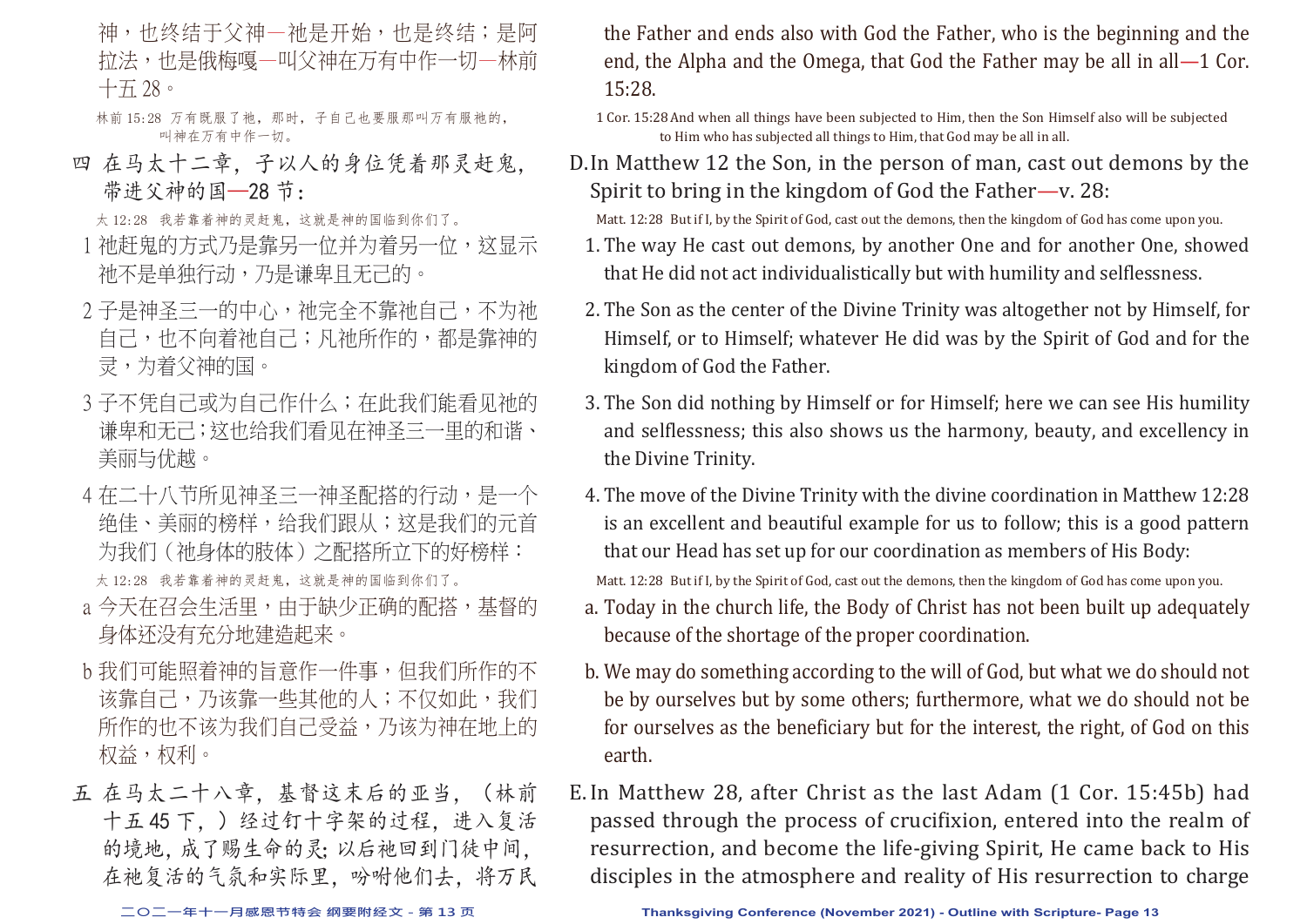- 浸入神圣三一的名,就是祂的人位,也就是祂的 实际里,使他们成为国度的子民—太二八19:
- 林前 15:45 经上也是这样记着: "首先的人亚当成了活的魂;"末 后的亚当成了赐生命的灵。
- 太 28:19 所以你们要去,使万民作我的门徒,将他们浸入父、子、 圣灵的名里,
- 1 基督是经过过程之三一神的中心,为使门徒借着将人 浸入祂里面,而将人浸入经过过程的三一神里—徒八 16,十九 5,加三 27,罗六 3 ~ 4,林前十二 13。
- 徒 8:16 因为圣灵还没有降在他们任何人身上,他们只是浸入主耶 稣的名里。
- 徒 19:5 他们听了,就浸入主耶稣的名里。
- 加 3:27 你们凡浸入基督的,都已经穿上了基督。
- 罗 6:3 岂不知我们这浸入基督耶稣的人,是浸入祂的死么?
- 罗 6:4 所以我们借着浸入死,和祂一同埋葬,好叫我们在生命的 新样中生活行动,像基督借着父的荣耀,从死人中复活一 样。
- 林前 12:13 因为我们不拘是犹太人或希利尼人,是为奴的或自主的, 都已经在一位灵里受浸,成了一个身体,且都得以喝一位灵。
- 2 将人浸入三一神的名里,就是将人带进与三一神生 机、属灵、奥秘的联合里。
- 3 神圣三一的名是单数的,这名乃是那神圣者的总 称,等于祂的人位;将人浸入三一神的名里,就是 将人浸入三一神一切的所是里。
- 叁 我们需要祷告,愿实际的灵引导我们进入 在神圣行动里并在我们经历中,神圣经纶 连同神圣三一之神圣分赐的一切实际里; 我们需要成为活在神圣三一里并与神圣 三一同活的人,以祂作我们生活的本质和 元素—约十六 13,十五 4 ~ 5。
	- 约 16:13 只等实际的灵来了, 祂要引导你们进入一切的实际; 因为 祂不是从自己说的,乃是把祂所听见的都说出来,并要把 要来的事宣示与你们。
	- 约 15:4 你们要住在我里面,我也住在你们里面。枝子若不住在葡萄

## them to make the nations the kingdom people by baptizing them into the name, the person, the reality, of the Divine Trinity—Matt. 28:19:

- 1 Cor. 15:45 So also it is written, "The first man, Adam, became a living soul"; the last Adam became a lifegiving Spirit.
- Matt. 28:19 Go therefore and disciple all the nations, baptizing them into the name of the Father and of the Son and of the Holy Spirit,
- 1. Christ's being the center of the processed Triune God is for the disciples to baptize people into the processed Triune God by baptizing them into Him— Acts 8:16; 19:5; Gal. 3:27; Rom. 6:3-4; 1 Cor. 12:13.
- Acts 8:16 For He had not yet fallen upon any of them, but they had only been baptized into the name of the Lord Jesus.
- Acts 19:5 And when they heard this, they were baptized into the name of the Lord Jesus.
- Gal. 3:27 For as many as were baptized into Christ have put on Christ.
- Rom. 6:3 Or are you ignorant that all of us who have been baptized into Christ Jesus have been baptized into His death?
- Rom. 6:4 We have been buried therefore with Him through baptism into His death, in order that just as Christ was raised from the dead through the glory of the Father, so also we might walk in newness of life.
- 1 Cor. 12:13 For also in one Spirit we were all baptized into one body, whether Jews or Greeks, whether slaves or free, and were all given to drink one Spirit.
- 2. To baptize people into the name of the Triune God is to bring them into an organic, spiritual, and mystical union with Him.
- 3. The one name for the Divine Trinity is the sum total of the Divine Being, equivalent to His person; to baptize someone into the name of the Triune God is to immerse him into all that the Triune God is.
- **III. We need to pray that the Spirit of reality would guide us into all the reality of the divine economy with the divine dispensing of the Divine Trinity in the divine move and in our experience; we need to be those who live in and with the Divine Trinity, having Him as the very substance and element of our living—John 16:13; 15:4-5.**
	- John 16:13 But when He, the Spirit of reality, comes, He will guide you into all the reality; for He will not speak from Himself, but what He hears He will speak; and He will declare to you the things that are coming.
	- John 15:4 Abide in Me and I in you. As the branch cannot bear fruit of itself unless it abides in the vine, so